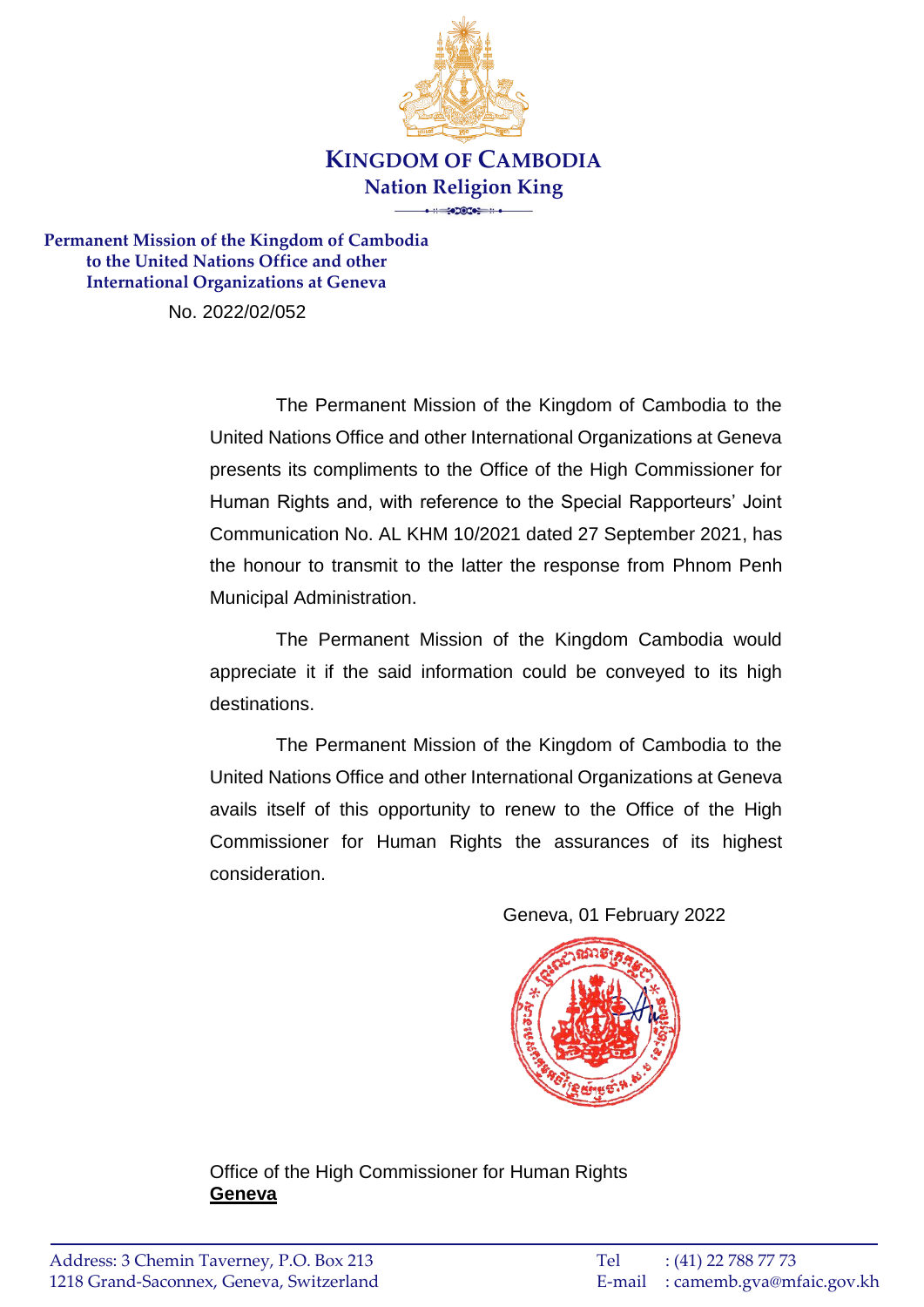Reply of the Phom Penh Municipal Administration to the Joint Communication of the Special Rapporteurs No. AL KHM 10/2021 dated 27 September 2021

In response to the Joint Communication of the Special Rapporteur on the situation of human rights in Cambodia, Special Rapporteur on the right of everyone to the enjoyment of the highest attainable standard of physical and mental health, Special Rapporteur on adequate housing, Special Rapporteur on minority issues, and Special Rapporteur on extreme poverty and human rights, the Phnom Penh Municipal Administration of the Kingdom of Cambodia would like to offer the following clarifications:

In regard to the dismantling of floating houses, small boathouses, and unregulated structures on the river, as well as business premisese along the river banks owned by some Cambodians, Vietnamese, and Muslims in Phnom Penh, the Phnom Penh Municipal Administration wishes to clarify that in the past, several Cambodian, Vietnamese and Muslim encroachers arrived in the area and illegally settled in an anarchic and disorderly manner with fish cages, floating houses, boathouses, and fishing boats, disobeying the existing laws of Cambodia, in particular the Land Law (Article 15, Article 16, Article 18, Article 19, Article 43 and Article 249), and harming security, orderliness, environment, water passage, biodiversity, and water quality. They formed a floating community without permission despite being repeatedly notified by the authorities. They have also been advised to relocate their fish cages, floating houses, boathouses, and motorboats many times, to which they ignored, especially those residing along the Chroy Chey Preah Phum area located in Doeum Kor village, Sangkat Chroy Changva, Chroy Changvar district.

Taking into account the provisions of the aforementioned articles in the Land Law, it is proved that the state public property will always belong to the state without defined legal timeframe. Any encroachment or occupancy at any time shall be considered invalid and illegal. The authorities is entitled tofull right to force or evict any illegal occupant to leave immediately without compensation as well as to punish them. Any exploitation of state public property that causes damage or delays to the shared public interest shall be doubly punishable.

Based on the drawn statistics of the local authorities, these settlers do not own any solid legal documents to prove that the settlement of the community along the river in the said area is permitted or legal, let alone the immigration law, law on nationality, and other relevant laws of Cambodia. Pursuant to the laws and constitutions of the Kingdom of Cambodia, as well as the Universal Declarations relating to the rights and freedoms of individuals, in the context of a democratic society, rights, freedoms, and obligations must be exercised within the framework of the law as a measure for governing and the functioning of the state. Individuals who violate the law shall be punishable in accordance with the Cambodian codes, which is a fundamental principle